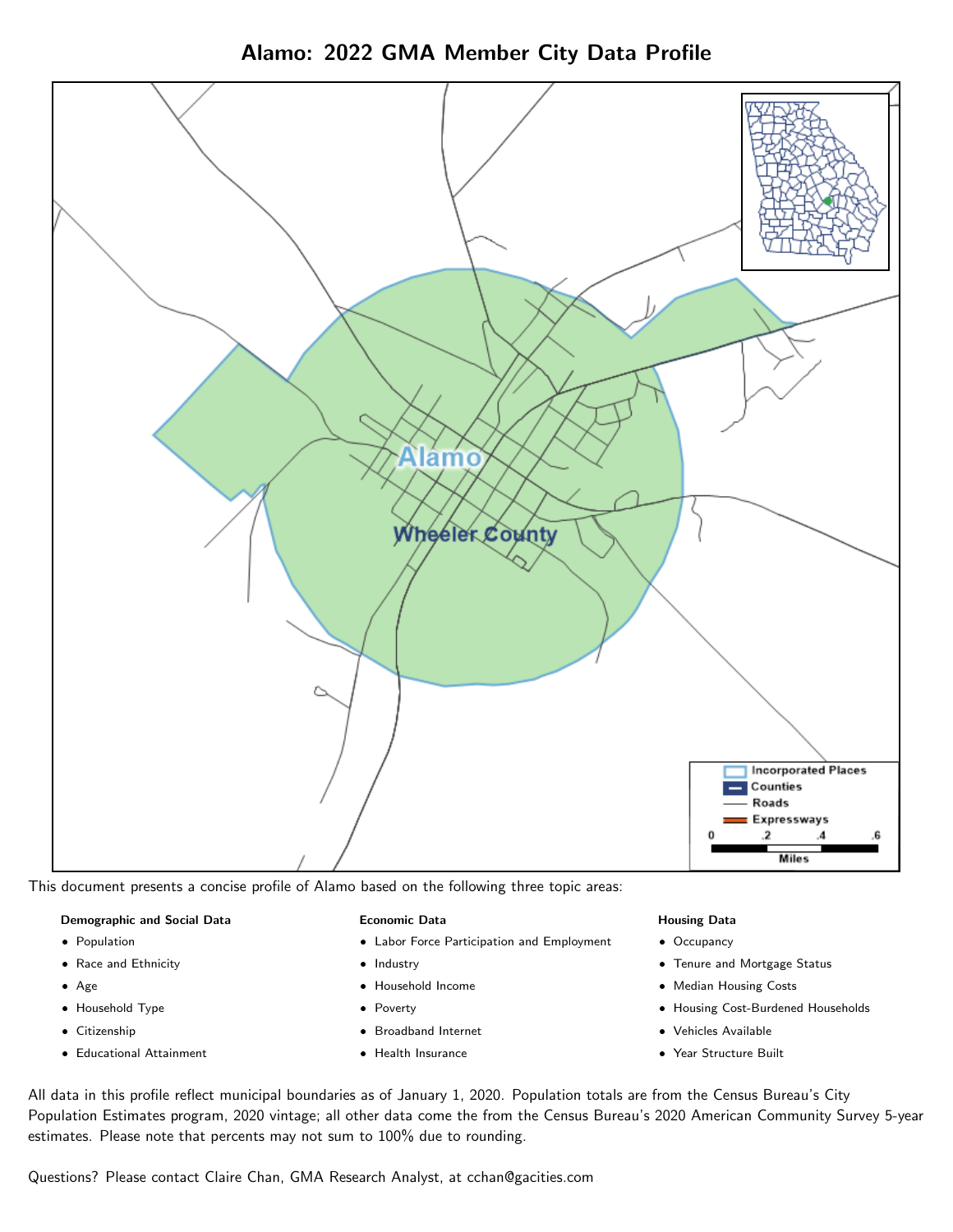# Alamo: Demographic and Social





16% 14% 12% 10% 8% 6% 4% 2% 0% 2% 4% 6% 8% 10% 12% 14% 16%

Source: American Community Survey, 2020 5-year estimates, table B01001 Source: American Community Survey, 2020 5-year estimates, table B11001

# Native Born 100%

Race and Ethnicity



Source: U.S. Census Bureau, City Population Estimates, 2020 vintage Source: American Community Survey, 2020 5-year estimates, table B03002

## Household Type



#### Educational Attainment



Source: American Community Survey, 2020 5-year estimates, table B05002 Source: American Community Survey, 2020 5-year estimates, table B15002



#### **Citizenship**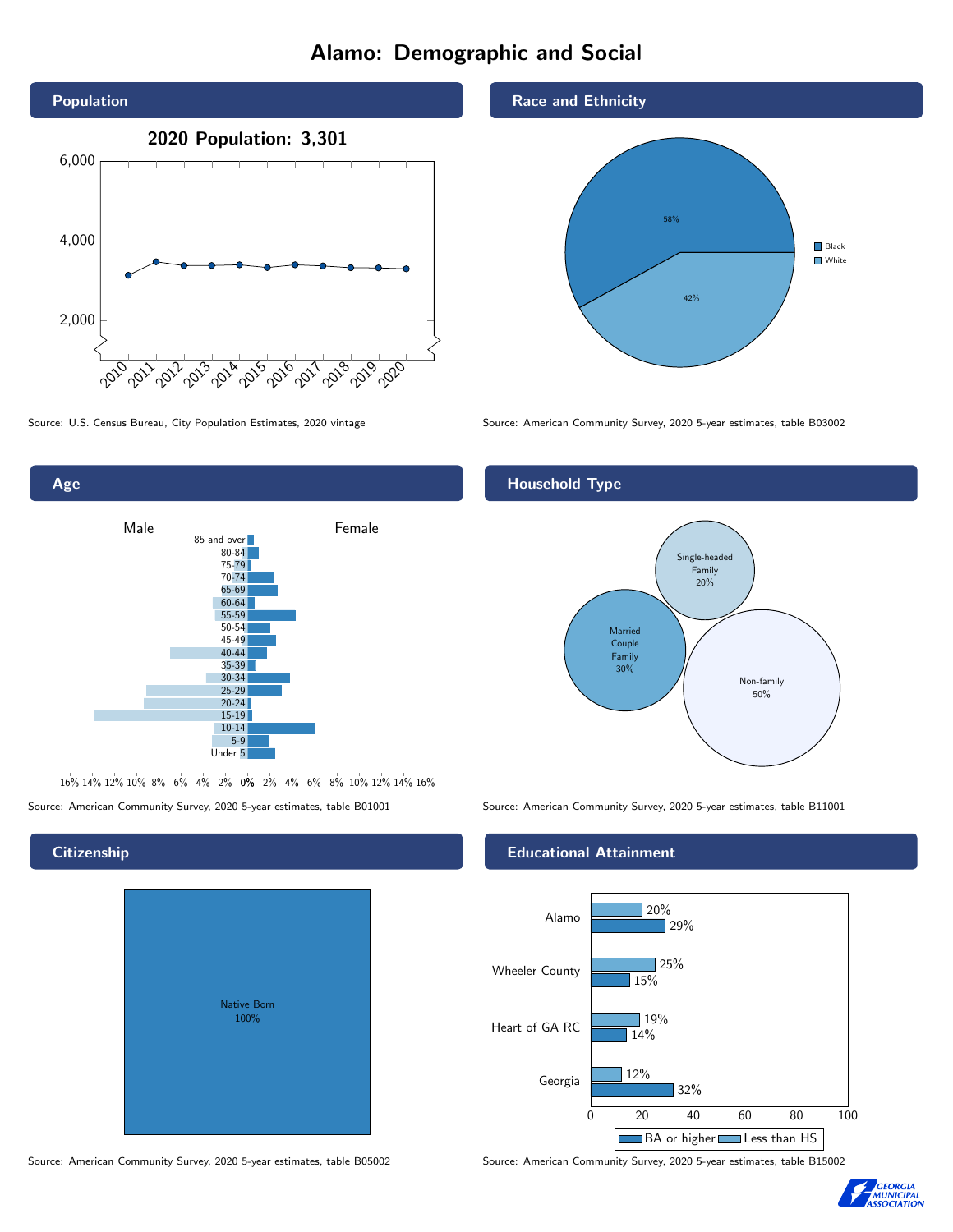# Alamo: Economic







Source: American Community Survey, 2020 5-year estimates, table B23001 Note: Unemployment rate is based upon the civilian labor force.



| Agriculture, forestry, fishing and hunting, and mining      | $4\%$ |
|-------------------------------------------------------------|-------|
| Construction                                                | $4\%$ |
| Manufacturing                                               | 11%   |
| <b>Wholesale Trade</b>                                      | 7%    |
| Retail Trade                                                | 13%   |
| Transportation and warehousing, and utilities               | $1\%$ |
| Information                                                 | $0\%$ |
| Finance and insurance, real estate, rental, leasing         | $0\%$ |
| Professional, scientific, mgt, administrative, waste mgt    | $0\%$ |
| Educational services, and health care and social assistance | 15%   |
| Arts, entertainment, recreation, accommodation, food        | $1\%$ |
| service                                                     |       |
| Other services, except public administration                | $1\%$ |
| Public administration                                       | 42%   |

Source: American Community Survey, 2020 5-year estimates, table C24030



Source: American Community Survey, 2020 5-year estimates, tables B19013 and B19025 Source: American Community Survey, 2020 5-year estimates, table B17010

Broadband Internet No 51% Yes 49%

Poverty



## **Health Insurance**



Source: American Community Survey, 2020 5-year estimates, table B28002 Source: American Community Survey, 2020 5-year estimates, table B18135